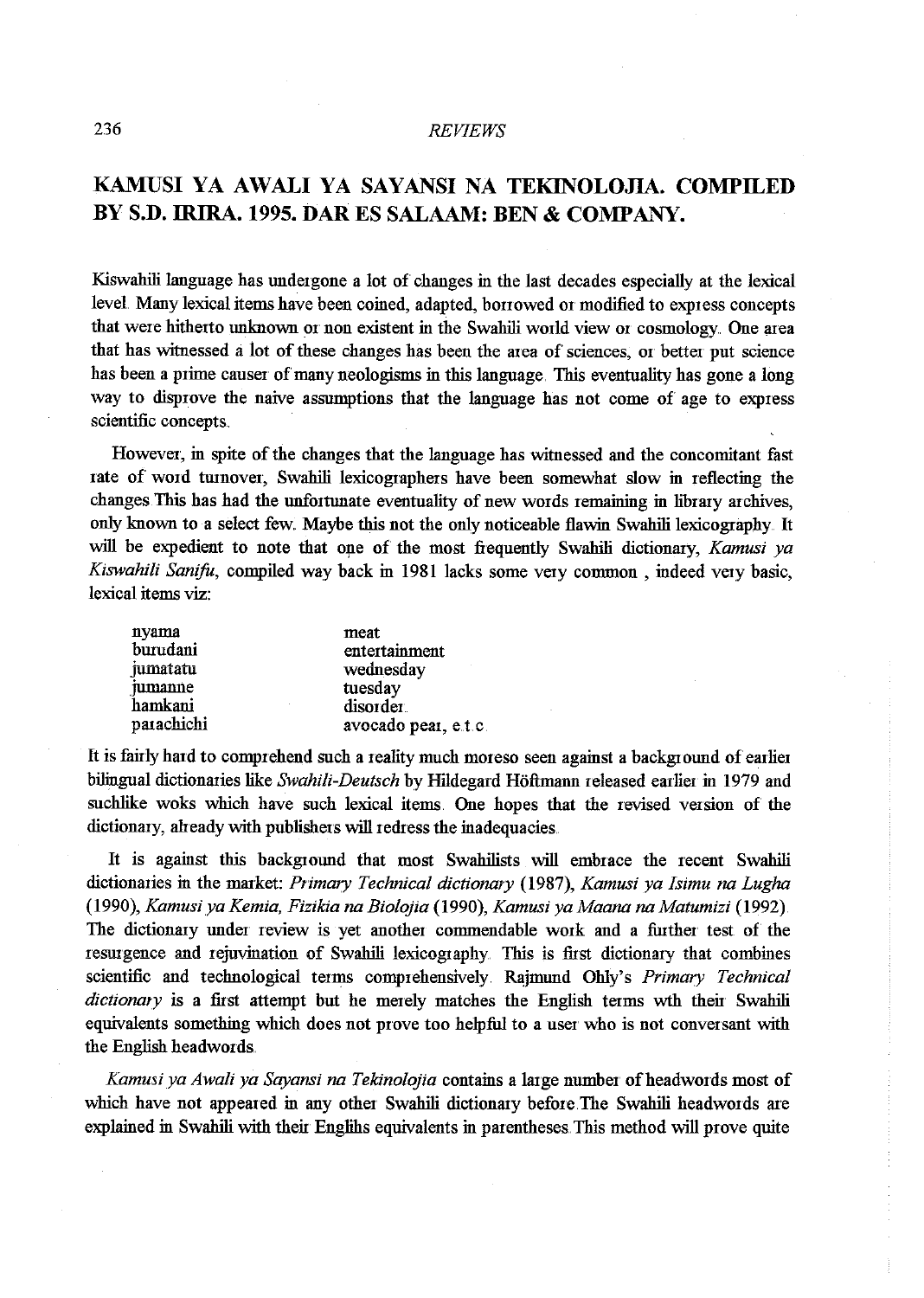#### *REVIEWS* 237

useful and effective. Besides, the dictionary contains entries that reflect on the present technological advancement. These include.

| tazi       | computer byte        |
|------------|----------------------|
| teleprinta | teleprinter          |
| kilotazi   | kilobates            |
| vyeneo     | windows (vyeneo 95!) |

This dictionary helps the user in clarifying differences between certain meanings of words. Many Swahili speakers have always assumed *ipso facto* that the Swahili word *chura* is applicable to both the English *Toad* and *frog* 1n this dictionary the compiler enters *chura* for toad and *ngole* for frog. This difference is not even captured in the recent *English Swahili dictionary* published Institute of Kiswahili Research in 1996

The dictionary under review has made use of very explicit illustrations which help the user considering that some of the entries are fairly hard to grasp. The illustrations are more inrforming than the sparse and sometimes unclear ones one comes across in Salim Bakluessa's *Kamusi ya Maana na Matumizi.* 

It is ahnost always said that a prevalence of synonyms is a mark of the richness of a particular language. If this is indeed the case ,it is well attested to in the dictionary However, a number of people may be of the opinion that such a quality like that is not applicable when dealing with terminologies. This dictionary gives the words *Nyanyu* and *lifti* for the English lift whose American equivalent is Elevater entered as as *Kiinuzi* or *Lifti* in Rajmund Ohly's dictionary.The *Kamusi ya Kiswahili Sanifo* gives an extra word for lifl : *kambarau.These*  words do not really constimte terminologies per se as do the following which are compared from three dictionaries.

|             | <b>Ohly 1987</b>        | <b>Irira 1995</b>   | ES <sup>1</sup> 1996             |
|-------------|-------------------------|---------------------|----------------------------------|
| incubator   | kiatamizi (92)          | tamikanza (301)     | kitamizi/kiangulio/kitotoa (396) |
| binoculars  | darubini (17)           | $d$ arumbili $(43)$ | darubini (62)                    |
| shell       | kaka; kombe (170)       | $\text{galili}(67)$ | kaka; ganda, etc (697)           |
| function    | husisho $(74)$          | ishitighala (90)    |                                  |
| $\cot k$    | gome $(43)$             | kiziboya (148)      | koki, kizibo (159)               |
| fur         | manyoya $(74)$          | ngoya $(237)$       |                                  |
| accumulator | kirundikio/kiwekevu (2) | betrimzo $(25)$     | kilimbikizi (5)                  |

This data serves to attest a p10blem in Swahili scholar ship nowadays, that of terminological density. There are so many terms that refer to the same thing. This is one of the hardest problems facing Swahili learners presently ,sometimes attesting to the haphazardness endemic in terminologies 'coinage. This is a case that does not seem to be confined to Swahili dictionaries but also appaers in scholarly publications. A case in point is Hassan Marshad's *Kiswahili au Kiingereza* (nchini Kenya) (1993) in which he coins new Swahili linguistic terms instead of using the commonly used ones. For example

 $1$  ES is an initial for English-Swahili dictionary Kamusi ya Kiingereza Kiswahili published by the Institute of Kiswahili Research, University of Dar es Salaam, 1996 pg 883